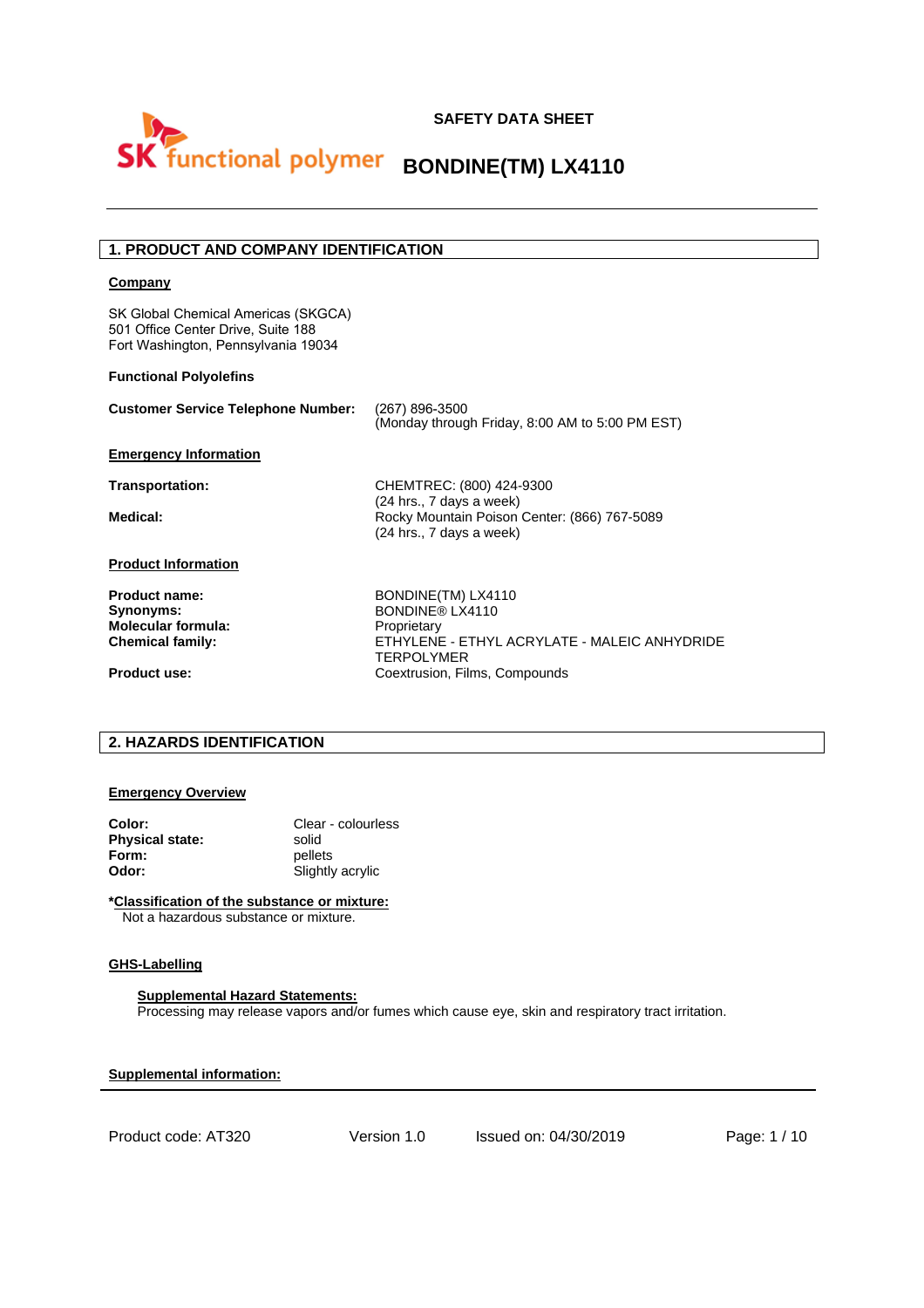



#### **Potential Health Effects:**

The product, in the form supplied, is not anticipated to produce significant adverse human health effects. Contains polymer(s). Effects due to processing releases: Irritating to eyes, respiratory system and skin. Possible cross sensitization with other acrylates and methacrylates.

Prolonged or repeated exposure may cause: headache, drowsiness, nausea, weakness, (severity of effects depends on extent of exposure).

#### **Other:**

Handle in accordance with good industrial hygiene and safety practice. (pellets/granules) This product may release fume and/or vapor of variable composition depending on processing time and temperature.

# **3. COMPOSITION/INFORMATION ON INGREDIENTS**

| <b>Chemical Name</b> | <b>CAS-No.</b> | <b>Wt/Wt</b> | <b>GHS Classification**</b> |
|----------------------|----------------|--------------|-----------------------------|
| Proprietary polymer  | Proprietary*   | $\leq$ 100 % | Not classified              |

\* The specific chemical identity is withheld because it is trade secret information of SKGCA.

\*\* For the full text of the H-Statements mentioned in this Section, see Section 16.

# **4. FIRST AID MEASURES**

#### **4.1. Description of necessary first-aid measures:**

#### **Inhalation:**

If inhaled, remove victim to fresh air.

#### **Skin:**

In case of contact, immediately flush skin with plenty of water. If molten polymer gets on the skin, cool rapidly with cold water. Do not peel solidified product off the skin. Obtain medical treatment for thermal burns. Remove material from clothing. Wash clothing before reuse. Thoroughly clean shoes before reuse.

#### **Eyes:**

Immediately flush eye(s) with plenty of water. Obtain medical treatment for thermal burns.

#### **Ingestion:**

If swallowed, DO NOT induce vomiting. Get medical attention. Never give anything by mouth to an unconscious person.

Product code: AT320 Version 1.0 Issued on: 04/30/2019 Page: 2 / 10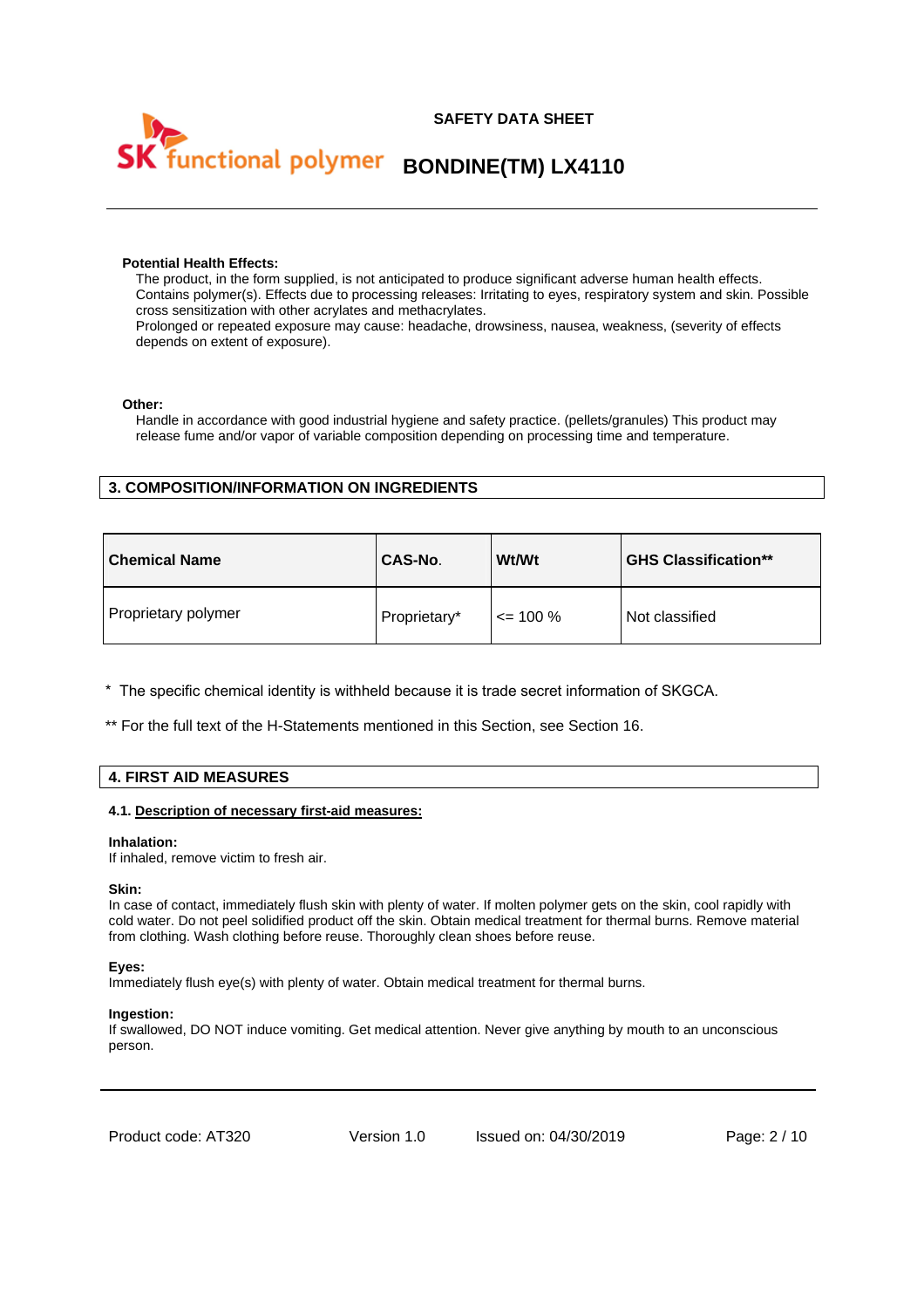# **SAFETY DATA SHEET BONDINE(TM) LX4110**

#### **4.2. Most important symptoms/effects, acute and delayed:**

For most important symptoms and effects (acute and delayed), see Section 2 (Hazard Statements and Supplemental Information if applicable) and Section 11 (Toxicology Information) of this SDS.

#### **4.3. Indication of immediate medical attention and special treatment needed, if necessary:**

Unless otherwise noted in Notes to Physician, no specific treatment noted; treat symptomatically.

#### **5. FIREFIGHTING MEASURES**

#### **Extinguishing media (suitable):**

Water spray, Carbon dioxide (CO2), Foam, Dry chemical

#### **Protective equipment:**

Fire fighters and others who may be exposed to products of combustion should wear full fire fighting turn out gear (full Bunker Gear) and self-contained breathing apparatus (pressure demand / NIOSH approved or equivalent).

#### **Further firefighting advice:**

Fire fighting equipment should be thoroughly decontaminated after use.

#### **Fire and explosion hazards:**

When burned, the following hazardous products of combustion can occur: Carbon oxides Hazardous organic compounds

# **6. ACCIDENTAL RELEASE MEASURES**

#### **Personal precautions, Emergency procedures, Methods and materials for containment/clean-up:**

Prevent further leakage or spillage if you can do so without risk. Ventilate the area. Sweep up and shovel into suitable properly labeled containers for prompt disposal. Possible fall hazard – floor may become slippery from leakage/spillage of product. Sweep or scoop up using non-sparking tools and place into suitable properly labeled containers for prompt disposal. Avoid dispersal of spilled material and runoff and contact with soil, waterways, drains and sewers. Consult a regulatory specialist to determine appropriate state or local reporting requirements, for assistance in waste characterization and/or hazardous waste disposal and other requirements listed in pertinent environmental permits.

#### **Protective equipment:**

Appropriate personal protective equipment is set forth in Section 8.

Product code: AT320 Version 1.0 Issued on: 04/30/2019 Page: 3 / 10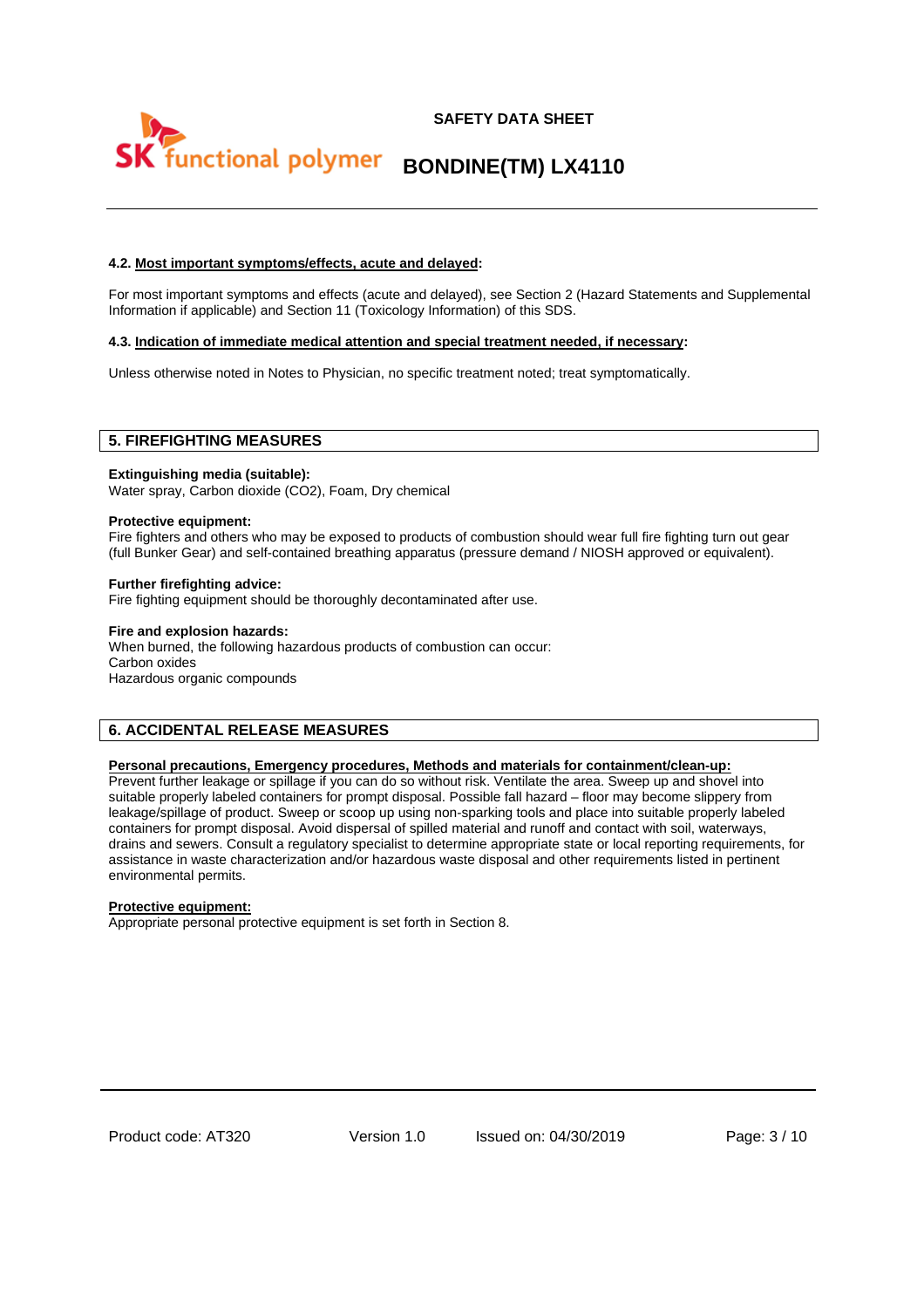

# **7. HANDLING AND STORAGE**

#### **Handling**

#### **General information on handling:**

Avoid breathing dust.

Avoid breathing processing fumes or vapors.

Handle in accordance with good industrial hygiene and safety practices. These practices include avoiding unnecessary exposure and removal of material from eyes, skin, and clothing.

#### **Storage**

#### **General information on storage conditions:**

Keep in a dry, cool place. Store protected from moisture. Store in closed containers, in a secure area to prevent container damage and subsequent spillage.

#### **Storage stability – Remarks:**

Stable under recommended storage conditions.

# **Storage incompatibility – General:**

Store separate from: Strong acids Oxidizing agents

#### **8. EXPOSURE CONTROLS/PERSONAL PROTECTION**

#### **Airborne Exposure Guidelines:**

#### **Particles Not Otherwise Specified / Nuisance Dust (Proprietary)**

US. ACGIH Threshold Limit Values

| Form:                 | Inhalable particles.  |
|-----------------------|-----------------------|
| Time weighted average | $10 \text{ mg/m}$     |
| Form:                 | Respirable particles. |
| Time weighted average | $3 \text{ mg/m}$      |

US. OSHA Table Z-1 Limits for Air Contaminants (29 CFR 1910.1000)

Form: Form: Respirable fraction.<br>
Respirable fraction.<br>
Respirable fraction.<br>
S mg/m3  $5$  mg/m3

US. OSHA Table Z-1 Limits for Air Contaminants (29 CFR 1910.1000)

Form: Total dust<br>PEL: 15 ma/m3 15 mg/m3

US. OSHA Table Z-3 (29 CFR 1910.1000)

Form: Form: Respirable fraction. Time weighted average 15millions of particles per cubic foot of air

Product code: AT320 Version 1.0 Issued on: 04/30/2019 Page: 4/10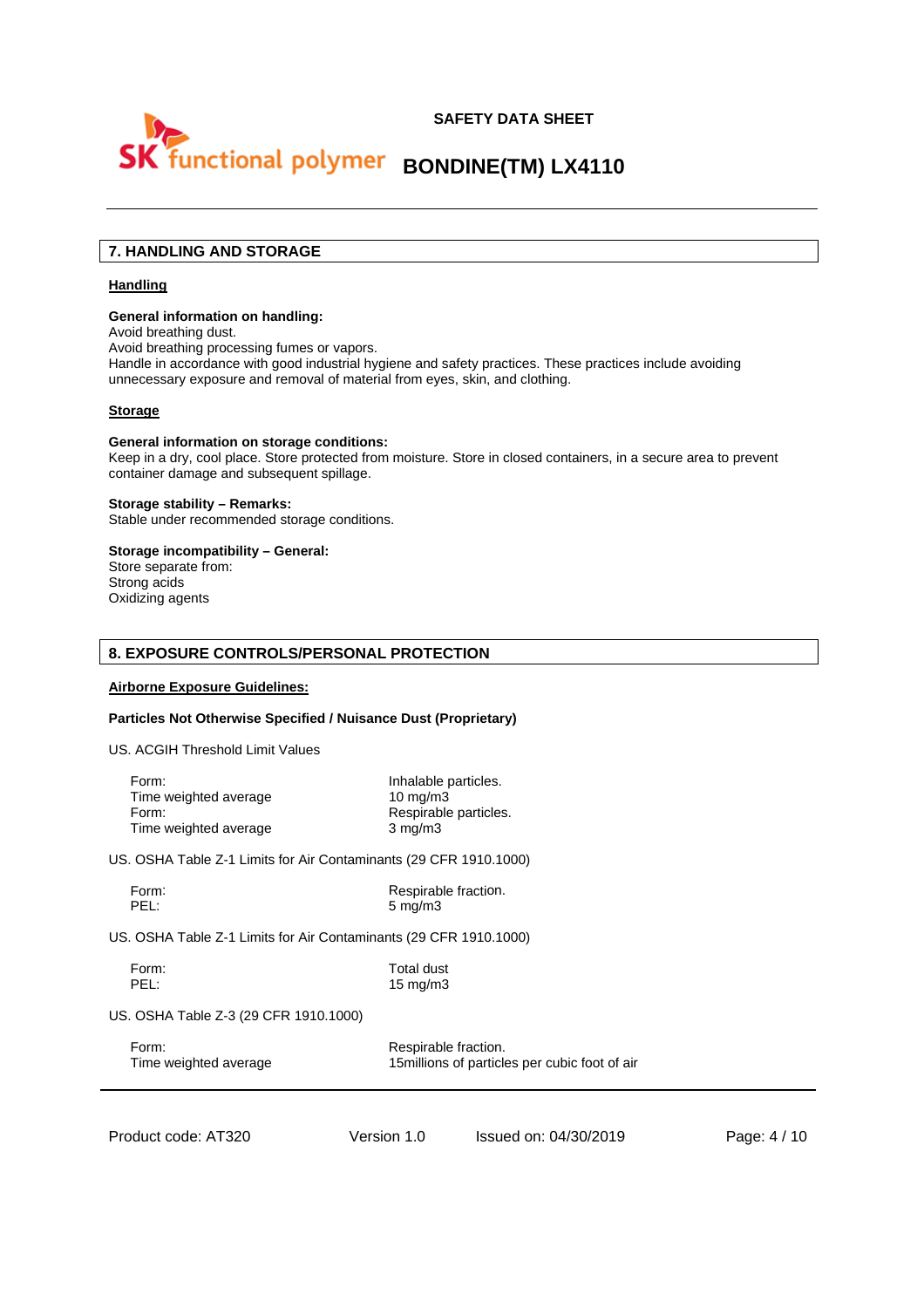

US. OSHA Table Z-3 (29 CFR 1910.1000)

Form: Total dust<br>Time weighted average Time weighted average 50millions

50millions of particles per cubic foot of air

US. OSHA Table Z-3 (29 CFR 1910.1000)

Form: Respirable fraction. Time weighted average 5 mg/m3

US. OSHA Table Z-3 (29 CFR 1910.1000)

| Form:                 | Total dust  |
|-----------------------|-------------|
| Time weighted average | 15 mg/m $3$ |

Only those components with exposure limits are printed in this section. Limits with skin contact designation above have skin contact effect. Air sampling alone is insufficient to accurately quantitate exposure. Measures to prevent significant cutaneous absorption may be required. Limits with a sensitizer designation above mean that exposure to this material may cause allergic reactions.

#### **Engineering controls:**

Investigate engineering techniques to reduce exposures below airborne exposure limits or to otherwise reduce exposures. Provide ventilation if necessary to minimize exposures or to control exposure levels to below airborne exposure limits (if applicable see above).If practical, use local mechanical exhaust ventilation at sources of air contamination such as open process equipment.

#### **Respiratory protection:**

Avoid breathing dust. Avoid breathing processing fumes or vapors. Where airborne exposure is likely or airborne exposure limits are exceeded (if applicable, see above), use NIOSH approved respiratory protection equipment appropriate to the material and/or its components and substances released during processing. Consult respirator manufacturer to determine appropriate type equipment for a given application. Observe respirator use limitations specified by NIOSH or the manufacturer. For emergency and other conditions where there may be a potential for significant exposure or where exposure limit may be significantly exceeded, use an approved full face positive-pressure, self-contained breathing apparatus or positive-pressure airline with auxiliary self-contained air supply. Respiratory protection programs must comply with 29 CFR § 1910.134.

#### **Skin protection:**

Processing of this product releases vapors or fumes which may cause skin irritation. Minimize skin contamination by following good industrial hygiene practice. Wearing protective gloves is recommended. Wash hands and contaminated skin thoroughly after contact with processing fumes or vapors. Wash thoroughly after handling.

#### **Eye protection:**

Product code: AT320 Version 1.0 Issued on: 04/30/2019 Page: 5 / 10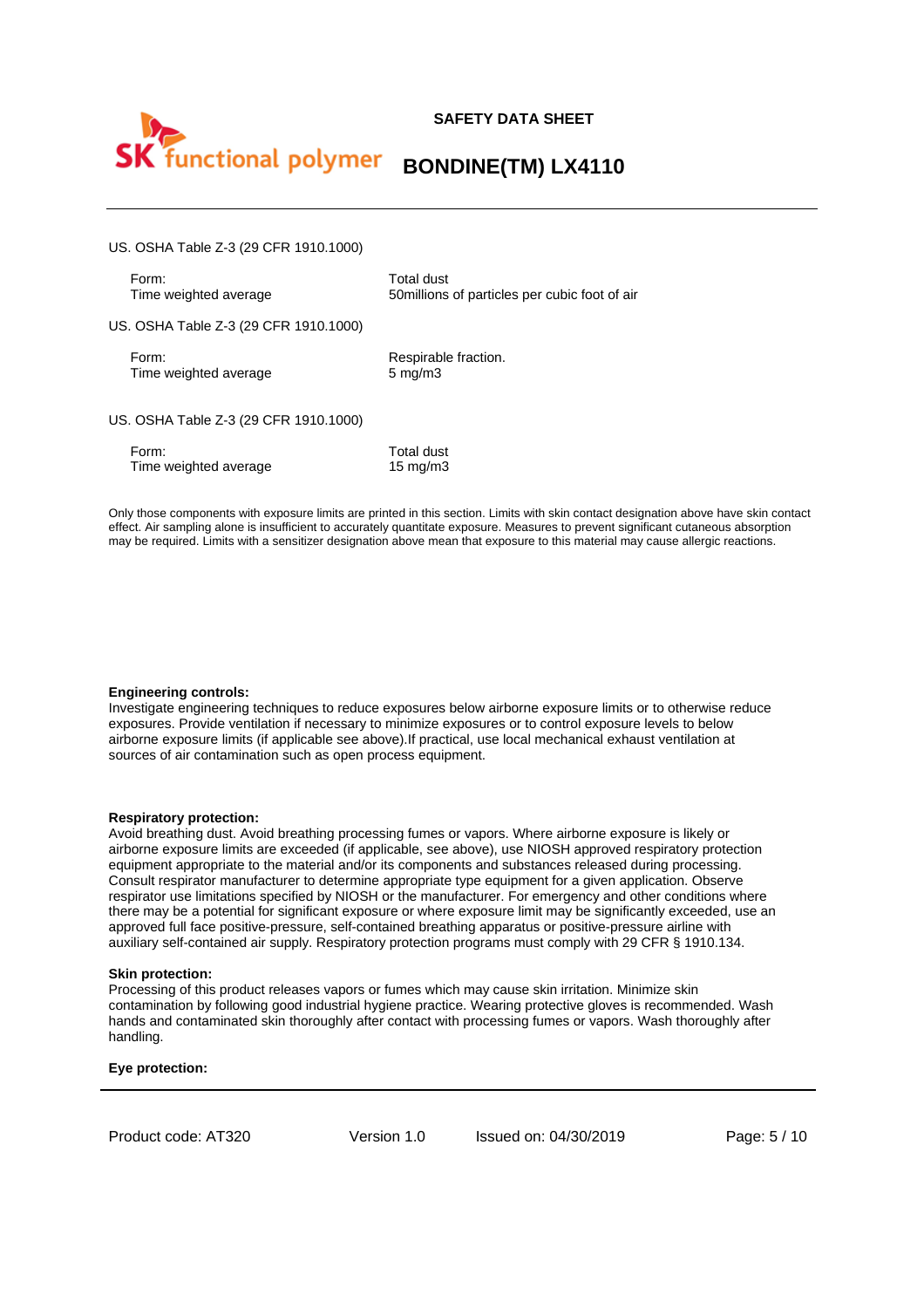# **SAFETY DATA SHEET**  functional polymer BONDINE(TM) LX4110

Use good industrial practice to avoid eye contact. Processing of this product releases vapors or fumes which may cause eye irritation. Where eye contact may be likely, wear chemical goggles and have eye flushing equipment available.

| 9. PHYSICAL AND CHEMICAL PROPERTIES            |                                   |
|------------------------------------------------|-----------------------------------|
| Color:                                         | Clear - colourless                |
| <b>Physical state:</b>                         | solid                             |
| Form:                                          | pellets                           |
| Odor:                                          | Slightly acrylic                  |
| <b>Odor threshold:</b>                         | No data available                 |
| <b>Flash point</b>                             | Not applicable                    |
| Lower flammable limit<br>$(LFL)$ :             | No data available                 |
| <b>Upper flammable limit</b><br>(UFL):         | No data available                 |
| pH:                                            | Not applicable                    |
| Density:                                       | 0.94 g/cm3 (68 °F (20 °C))        |
| <b>Specific Gravity (Relative</b><br>density): | 0.94 73 °F 23 °C Water=1 (liquid) |
| <b>Bulk density:</b>                           | No data available                 |
| <b>Boiling point/boiling</b><br>range:         | No data available                 |
| Melting point/range:                           | 149 - 225 °F (65 - 107 °C)        |
| Freezing point:                                | No data available.                |
| <b>Evaporation rate:</b>                       | No data available.                |
| Solubility in water:                           | 68 °F (20 °C) insoluble           |
| Viscosity, dynamic:                            | Not applicable                    |
| Particle size:                                 | $~5$ mm                           |
| <b>Oil/water partition</b><br>coefficient:     | No data available.                |
| Thermal decomposition:                         | > 572 °F (> 300 °C)               |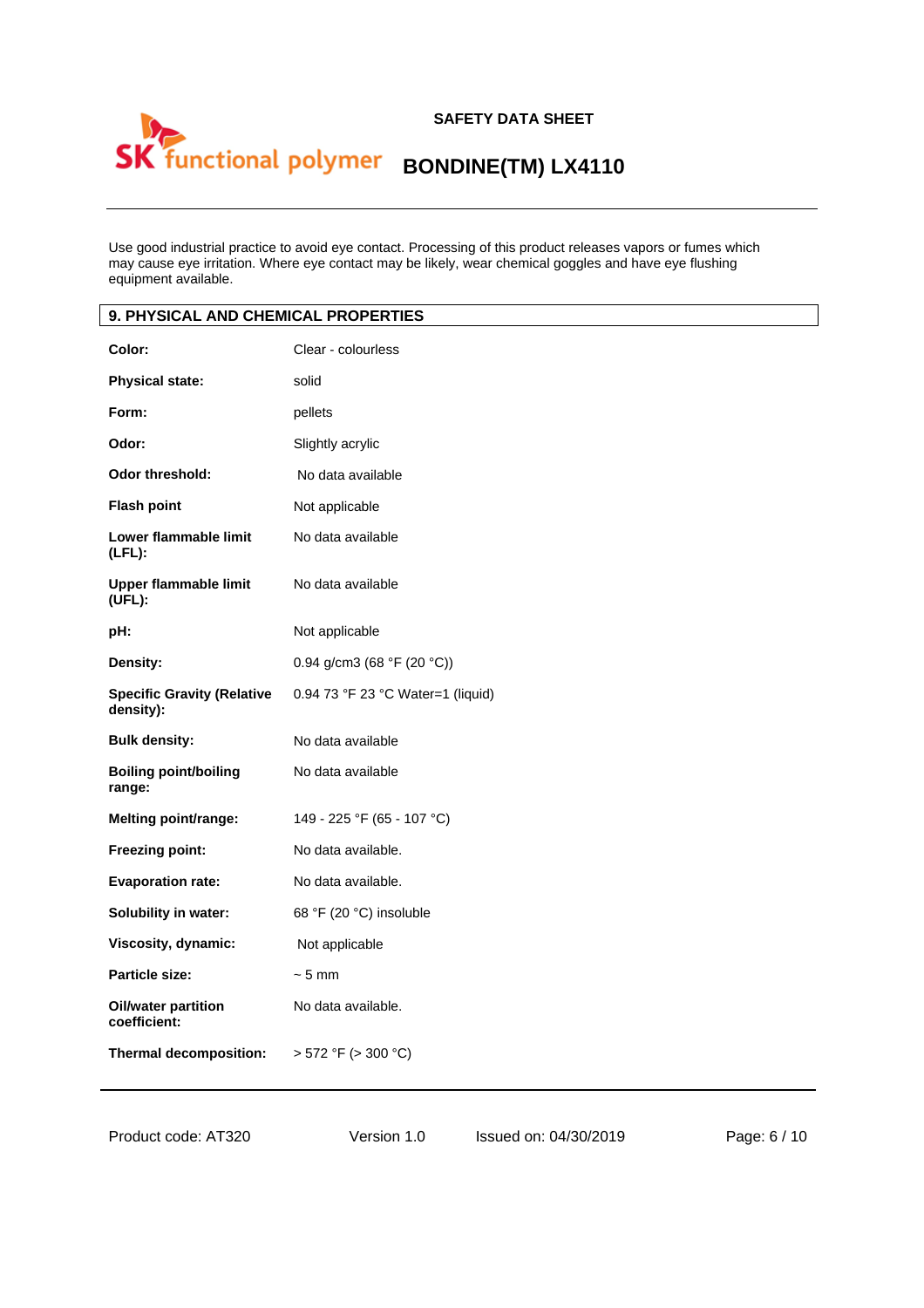

**Flammability:** See GHS Classification in Section 2 if applicable

# **10. STABILITY AND REACTIVITY**

#### **Stability:**

The product is stable under normal handling and storage conditions.

#### **Hazardous reactions:**

Hazardous polymerisation does not occur.

#### **Materials to avoid:**  Strong acids

Oxidizing agents

#### **Conditions / hazards to avoid:**

Avoid storing in moist and warm conditions. (to maintain the technical properties of the product). See Hazardous Decomposition Products below.

#### **Hazardous decomposition products:**

Thermal decomposition giving flammable and toxic products : Carbon oxides Hazardous organic compounds

### **11. TOXICOLOGICAL INFORMATION**

Data on this material and/or its components are summarized below.

#### **Data for Proprietary polymer (Proprietary)**

#### **Acute toxicity**

**Oral:** No deaths occurred. (rat) LD0 > 2,000 mg/kg.

#### **Other information**

The information presented is from representative materials with this Chemical Abstract Service (CAS) Registry number. The results vary depending on the size and composition of the test substance. Effects due to processing releases or residual monomer: Possible cross sensitization with other acrylates and methacrylates

# **12. ECOLOGICAL INFORMATION**

**Chemical Fate and Pathway** No data are available.

**Ecotoxicology**  No data are available.

Product code: AT320 Version 1.0 Issued on: 04/30/2019 Page: 7 / 10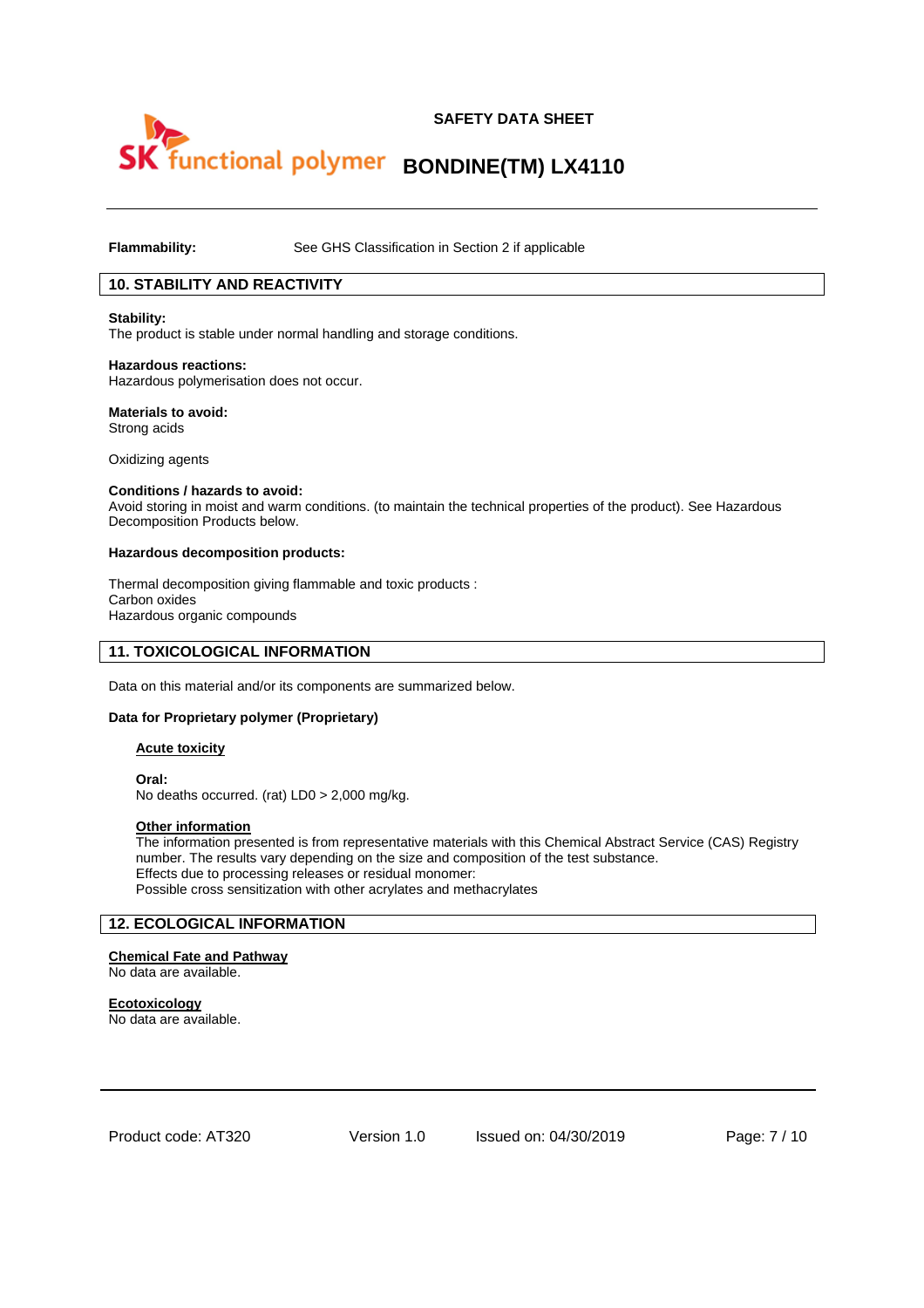

# **Functional polymer BONDINE(TM) LX4110**

# **13. DISPOSAL CONSIDERATIONS**

#### **Waste disposal:**

Where possible recycling is preferred to disposal or incineration. If recycling is not an option, incinerate or dispose of in accordance with federal, state, and local regulations. Pigmented, filled and/or solvent laden product may require special disposal practices in accordance with federal, state and local regulations. Consult a regulatory specialist to determine appropriate state or local reporting requirements, for assistance in waste characterization and/or hazardous waste disposal and other requirements listed in pertinent environmental permits. Note: Chemical additions to, processing of, or otherwise altering this material may make this waste management information incomplete, inaccurate, or otherwise inappropriate. Furthermore, state and local waste disposal requirements may be more restrictive or otherwise different from federal laws and regulations.

#### **14. TRANSPORT INFORMATION**

**US Department of Transportation (DOT):** not regulated

**International Maritime Dangerous Goods Code (IMDG):** not regulated

#### **15. REGULATORY INFORMATION**

#### **Chemical Inventory Status**

| US. Toxic Substances Control Act                                      | TSCA        | The components of this product are all on<br>the TSCA Inventory. |
|-----------------------------------------------------------------------|-------------|------------------------------------------------------------------|
| Canadian Domestic Substances List (DSL)                               | <b>DSL</b>  | All components of this product are on the<br>Canadian DSL        |
| China. Inventory of Existing Chemical Substances in<br>China (IECSC)  | IECSC (CN)  | Conforms to                                                      |
| Japan. ENCS - Existing and New Chemical<br>Substances Inventory       | ENCS (JP)   | Conforms to                                                      |
| Japan. ISHL - Inventory of Chemical Substances                        | ISHL (JP)   | Conforms to                                                      |
| Korea. Korean Existing Chemicals Inventory (KECI)                     | KECI (KR)   | Conforms to                                                      |
| Philippines Inventory of Chemicals and Chemical<br>Substances (PICCS) | PICCS (PH)  | Conforms to                                                      |
| Australia Inventory of Chemical Substances (AICS)                     | <b>AICS</b> | Conforms to                                                      |

#### **United States – Federal Regulations**

**SARA Title III – Section 302 Extremely Hazardous Chemicals:**  The components in this product are either not SARA Section 302 regulated or regulated but present in negligible concentrations.

**SARA Title III - Section 311/312 Hazard Categories:**  No SARA Hazards

Product code: AT320 Version 1.0 Issued on: 04/30/2019 Page: 8 / 10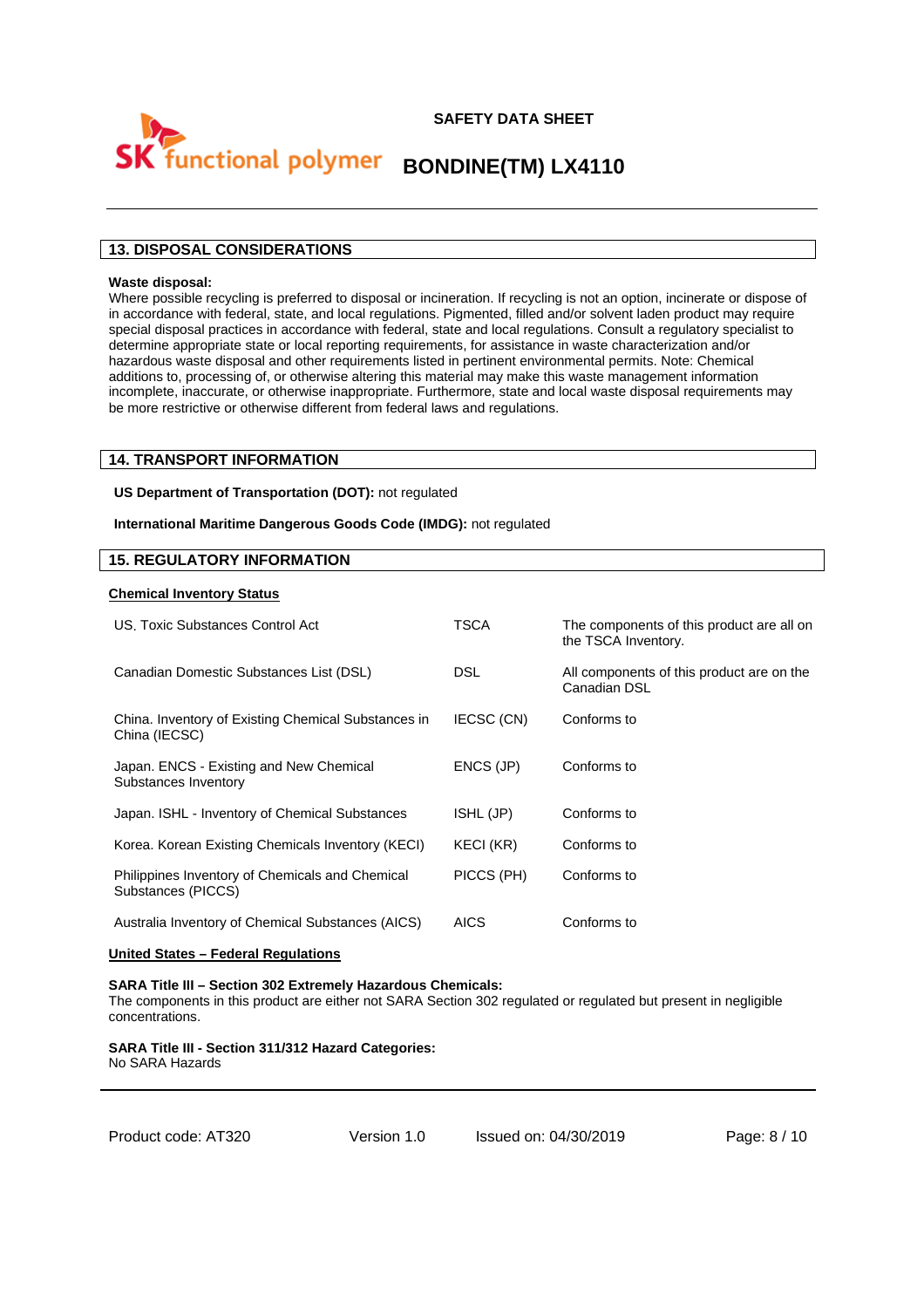# **SAFETY DATA SHEET**

# **BONDINE(TM) LX4110**

# **SARA Title III – Section 313 Toxic Chemicals:**

This material does not contain any chemical components with known CAS numbers that exceed the threshold (De Minimis) reporting levels established by SARA Title III, Section 313.

#### **Comprehensive Environmental Response, Compensation, and Liability Act (CERCLA) - Reportable Quantity (RQ):**

The components in this product are either not CERCLA regulated, regulated but present in negligible concentrations, or regulated with no assigned reportable quantity.

#### **United States – State Regulations**

#### **New Jersey Right to Know**

No components are subject to the New Jersey Right to Know Act.

#### **Pennsylvania Right to Know**

Chemical name CAS-No. Proprietary polymer **Proprietary** Proprietary

#### **California Prop. 65**

WARNING! This product contains a chemical known to the State of California to cause cancer.

Chemical name<br>
2-Propenoic acid ethyl ester<br>
2-Propenoic acid ethyl ester<br>
2.000 140-88-5  $2$ -Propenoic acid, ethyl ester

#### **16. OTHER INFORMATION**

Latest Revision(s):

| Reference number: | 200006501  |
|-------------------|------------|
| Date of Revision: | 04/30/2019 |
| Date Printed:     | 04/30/2019 |

The statements, technical information and recommendations contained herein are believed to be accurate as of the date hereof. Since the conditions and methods of use of the product and of the information referred to herein are beyond our control, SKGCA expressly disclaims any and all liability as to any results obtained or arising from any use of the product reliance on such information; NO WARRANT OF FIRNESS FOR ANY PARTICULAR PURPOSE, WARRANTY OF MERCHANTABILITY OR ANY OTHER WARRANTY, EXPRESSED OR IMPLIED IS MADE CONCERNING THE GOODS DESCIRBED OR THE INFORMATION PROVIDED HERIN. The information provided herein relates only to the specific product designated and may not be applicable when such product is used in combination with other materials or in any process. The user should thoroughly test any application before commercialization. Nothing contained herein constitutes a license to practice under any patent, it should not be construed as an inducement to infringe any patent, and the user is advised to take appropriate steps to be sure that any proposed use of the product will not result in patent infringement. See SDS for Health & Safety Considerations.

Product code: AT320 Version 1.0 Issued on: 04/30/2019 Page: 9/10